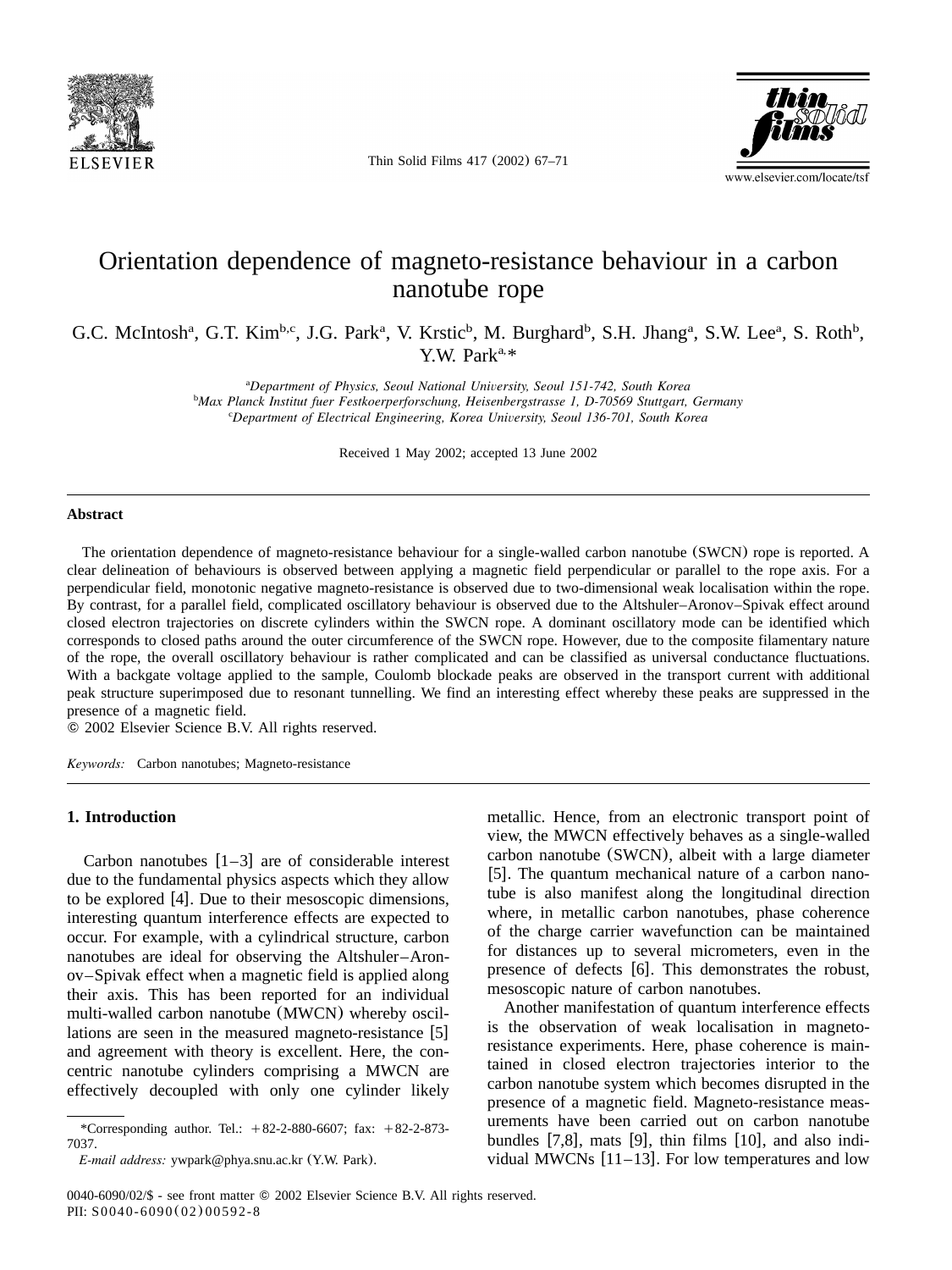<span id="page-1-0"></span>magnetic fields, negative magneto-resistance behaviour is typically observed which can be attributed to twodimensional weak localisation. Apart from the case of a MWCN, magneto-resistance measurements have typically only been carried out with a magnetic field applied transverse to the carbon nanotube system.As demonstrated in this paper, it is also worthwhile to carry out the measurements with a field applied parallel to the carbon nanotube system.For a carbon nanotube rope, due to the specific geometric configuration in the parallel direction and multi-filamentary nature, interesting behaviour apart from simple negative magneto-resistance can be expected to occur.In particular, we have carried out magneto-resistance measurements on a SWCN rope with a magnetic field applied both perpendicular and parallel to the rope axis and we observe markedly different behaviour between the two cases. The results of these measurements are presented below.

# **2. Sample preparation**

The method followed for synthesizing and preparing our SWCN rope sample is well established  $[14,15]$  $[14,15]$  $[14,15]$ . SWCNs were produced using an arc discharge furnace with  $Ni/Y$  as the catalyst. Measurements with transmission electron microscopy reveal the individual SWCNs produced by this method to have a typical diameter of  $\approx$  1.5 nm. This is important since it is expected that SWCNs produced with this vicinity of diameter will be of the metallic  $(10,10)$  armchair variety [[16](#page-4-0)]. Such a situation is required so that our sample involves a metallic SWCN rope. Purification of the SWCNs was carried out using a centrifuge.

A Si wafer with a 300-nm thick thermally grown oxide layer was used as a substrate. A SWCN rope was first deposited onto the substrate and then electrodes were fabricated over the SWCN rope. The motivation for using this configuration is to achieve a low contact resistance between the SWCN rope and electrodes.To promote adsorption of the SWCNs onto the substrate, the wafer was first treated with 3-(aminopropyl) triethoxysilane.

A 4-probe electrode was then produced by covering the substrate with a two-layer poly(methyl methacrylate) resist system and electron beam lithography was used to define the electrodes. Afterwards, cobalt was evaporated onto the substrate. The use of cobalt for the electrode metal is of interest because, being a ferromagnetic metal, this may facilitate the observation of spinorientated transport through our carbon nanotube rope [[17](#page-4-0)]. The final lift-off process was performed during which the undesired metal was removed by mechanical stress.Using this method, the resulting sample is shown in Fig.1.A long horizontally aligned SWCN rope can be seen through the central region of Fig. 1. This



Fig.1.SFM image of a Co 4-probe electrode deposited over SWCN ropes.

appears as a 'clean' and straight structure, without obvious imperfections such as catalyst impurities.

All electronic transport measurements were carried out between the left two electrodes of our sample, where the contact resistance was found to be  $\sim 100 \text{ k}\Omega$ . This is sufficiently low so that our magneto-resistance measurements will not be overly complicated by Coulomb blockade phenomena.The magneto-resistance of our sample was measured for both perpendicular and parallel magnetic field orientations; whereby the parallel field direction is along the axis of the long horizontal SWCN rope in Fig.1 and the perpendicular field is applied perpendicular to the substrate.

In addition to the long SWCN rope, two shorter SWCN ropes can be seen beneath the electrodes in the same vicinity; one aligned horizontally with the long SWCN rope and the other aligned vertically away from the long SWCN rope. For parallel and perpendicular applied magnetic fields, the vertically aligned SWCN rope is perpendicular to the applied magnetic field in both cases. Hence, this SWCN rope is not considered as significant in contributing to the main differences we observe between the perpendicular ([Fig.2a](#page-2-0)) and parallel (Fig. 2b) magnetic field cases. Regarding the short horizontally aligned SWCN rope, we were unable to detect oscillatory modes in our magneto-resistance data which might correspond to quantum interference between this and the long horizontally aligned SWCN rope. Hence, in the following, we can attribute the main difference in measured magneto-resistance behaviour between the perpendicular and parallel magnetic field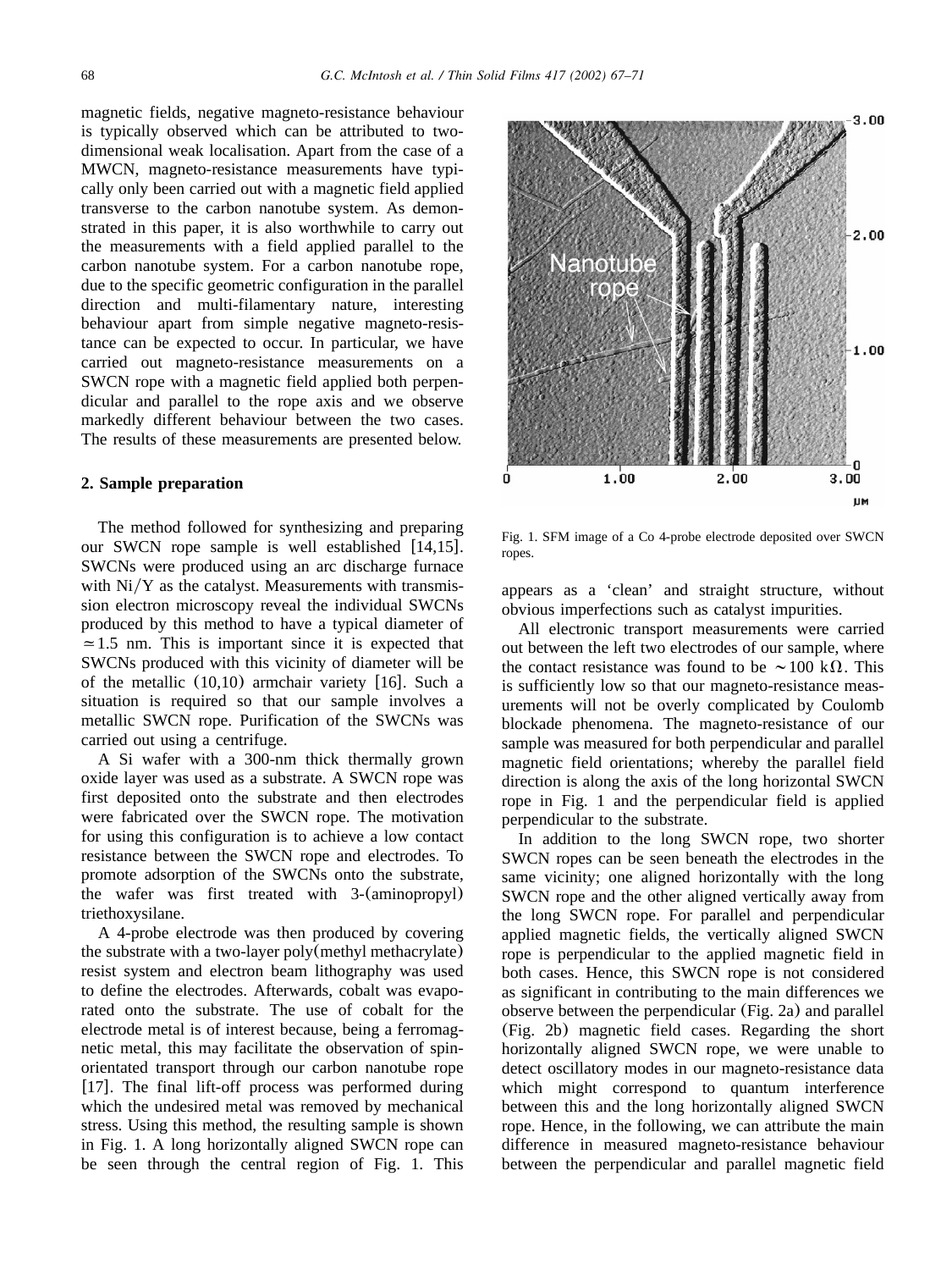<span id="page-2-0"></span>

Fig.2.Magneto-resistance for a field applied (a) parallel and (b) perpendicular to the SWCN rope axis.The solid curve in (a) is a fit to two-dimensional weak localisation, Eq. (1).

cases as arising from either of the two horizontally aligned SWCN ropes in [Fig.1.](#page-1-0)

#### **3. Perpendicular magneto-resistance behaviour**

The magneto-resistance measured for our sample is shown in Fig. 2. These measurements were carried out at a temperature of 4.2 K for a magnetic field applied perpendicular (Fig.2a) and parallel (Fig.2b) to the long SWCN rope axis (and to the substrate). In Fig. 2a, we see monotonic negative magneto-resistance behaviour similar to that seen by previous workers  $[7-11]$ . This behaviour is generally attributed to weak localisation, often two-dimensional.We confirm this for our case as follows.

Two-dimensional weak localisation is theoretically predicted to have the following form  $[18]$  $[18]$  $[18]$ ,

$$
\Delta \sigma_{2D} = \frac{e^2}{2\pi^2 \hbar} \left( \psi \left( \frac{1}{2} + \frac{1}{x} \right) + \ln(x) \right),\tag{1}
$$

where  $x = L_{\text{Th}}^2 4eB/\hbar$ . Here, *e* is the electron charge,  $2\pi\hbar$  is Planck's constant,  $\psi$  is the digamma function, *B* is the applied magnetic field and  $L_{\text{Th}}$  is the decoherence length. Fits of Eq.  $(1)$  to our data are given by the solid curve in Fig. 2a. From this fit, we obtain a dephasing length of  $L_{\text{Th}} = 14.1$  nm for  $B < 0$  and  $L_{\text{Th}} =$ 14.7 nm for  $B > 0$ . Considering that, from Fig. 1, we can estimate a diameter for the nanotube rope of  $\sim$ 30 nm, these values seem quite reasonable. Since weak localisation is expected to occur in a disordered metal, in our case the disorder would arise within the rope due to its composite multi-filamentary nature.

An expression for one-dimensional weak localisation can also be fit to the data in Fig.2a.However, the dephasing lengths obtained are virtually identical to the two-dimensional case.These values are less than the diameter of our carbon nanotube rope, implying that one-dimensional weak localisation is not valid for this case.We also find a problem when attempting to relate three-dimensional weak localisation to the data in Fig. 2a.Three-dimensional weak localisation is expected to have a  $B^2$ -dependence at low fields and a  $\sqrt{B}$ -dependence at high fields. While a  $B^2$ -dependence could very well apply to our data at low fields, for higher fields the data decreases faster than the  $\sqrt{B}$ -dependence. Hence, we also dismiss the three-dimensional case.In summary, we conclude that the negative magneto-resistance behaviour seen in Fig.2a is due to two-dimensional weak localisation.

#### **4. Parallel magneto-resistance behaviour**

For a magnetic field applied parallel to the long SWCN rope axis in Fig. 1, the measured magnetoresistance is given in Fig.2b.These data also seem to show a very weak component of negative magnetoresistance behaviour which could arise from the short vertically aligned SWCN rope in [Fig.1.](#page-1-0)However, apart from this, the behaviour is considerably different from the perpendicular case of Fig.2a.Despite the appearance of noise in the data of Fig.2b, we can consider the possibility that complicated oscillatory behaviour is also present.To pursue this possibility we have carried out a Fourier transform of the data for fields  $B > 0$ , shown in [Fig.3.](#page-3-0)We find that a multitude of modes are indeed present, but mostly the frequency structure is rather complicated and it is difficult to identify dominant modes.The only exception is a dominant mode appearing at  $1/B = 0.4$  T<sup>-1</sup>. By contrast, a Fourier transform of the data in Fig.2a reveals no significant frequency modes apart from that due to the clearly visible functional dependence fit by Eq.  $(1)$ . This indicates that the rapidly varying behaviour in Fig.2a is indeed pure random noise.

For a magnetic field parallel to a cylindrical structure such as a SWCN, oscillations are expected to occur in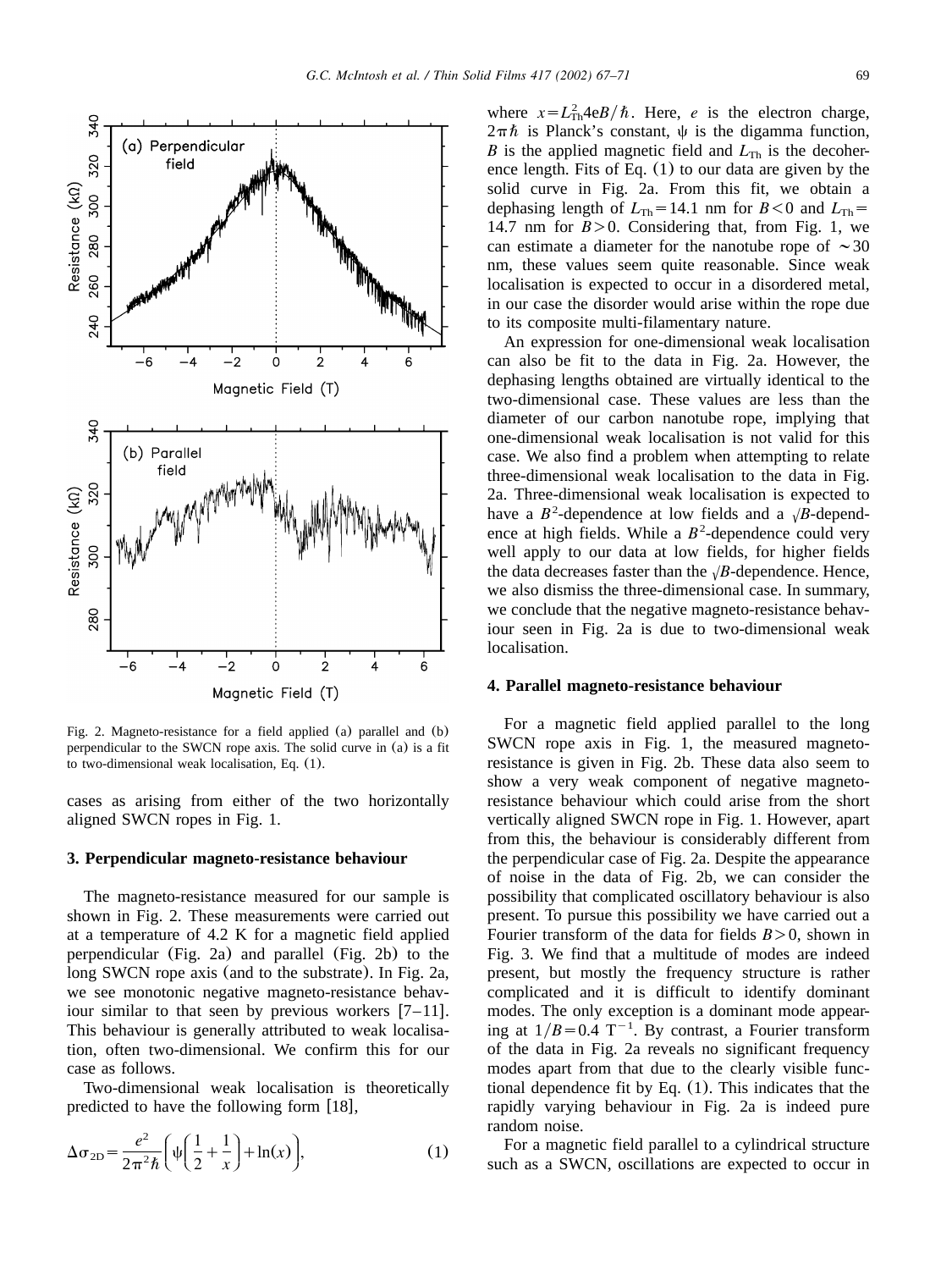<span id="page-3-0"></span>

Fig. 3. Power spectrum for the Fourier transform of the magnetoresistance data in Fig. 2b for fields  $B > 0$  T.

the magneto-resistance due to the Altshuler–Aronov– Spivak effect  $[5]$  $[5]$  $[5]$ . The period for these oscillations is given by  $\Delta B = h/2e\pi r^2$  where *r* is the cylinder radius. Such oscillations have been observed in MWCNs where agreement between theory and experiment is excellent [[5](#page-4-0)]. The dominant mode appearing at  $1/B = 0.4$  T<sup>-1</sup> in Fig. 3 corresponds to a cylinder radius of  $r=16$  nm. Given that, from [Fig.1](#page-1-0) we can estimate a diameter for the SWCN ropes of  $\sim$  30 nm, this gives good agreement for closed electron trajectories to occur around the outer circumference of the nanotube rope.

Given the multi-filamentary nature of our nanotube rope, the remaining complicated oscillatory structure in [Fig.2b](#page-2-0) would arise from the multitude of closed trajectories available within the rope and the interference amongst these trajectories.In this regard, the complicated structure seen in [Fig.2b](#page-2-0) could be classified as universal conductance fluctuations (UCFs). Such behaviour is expected to occur in a mesoscopic system such as our sample  $[19]$  $[19]$  $[19]$ . Furthermore, the amplitude of the fluctuations in Fig. 2b is the order of  $h/e^2 = 25.8 \text{ k}\Omega$ which is expected for UCFs. We should emphasize that the pattern associated with UCFs is not purely random noise in the statistical sense but is reproducible.Repeating the measurement without varying the measurement conditions, such as temperature or impurity configuration, would yield exactly the same pattern.The presence of UCFs indicates that the electron wavefunctions for the various trajectories have not been significantly dephased along the sample length. Hence, we could use this information to estimate a coherence length of at least  $\sim$  100 nm (the electrode spacing in Fig. 1) along the length of the nanotube rope.

# **5. Coulomb blockade behaviour**

As well as measuring magneto-resistance behaviour, we have also attached a backgate electrode to our sample and measured the variation of transport current with varying gate voltage. The result of this is given in Fig. 4.Despite the relatively low contact resistance of our sample, peak structure is evident in Fig. 4, indicating that Coulomb blockade phenomena is present.However, the peak amplitude is quite weak and tending towards the average current value which would apply if the Coulomb blockade phenomena was absent.In the absence of a magnetic field, we observe two large peaks with finer structure superimposed. For example, for  $V_G$ <0 we find six smaller sub-peaks sitting on top of a single large peak.

From our previous investigations of Coulomb block-ade phenomena [[20](#page-4-0)] we can understand this peak structure as follows.The two large peaks are due to pure Coulomb blockade phenomena.The sub-peaks originate from resonant tunnelling through discrete energy levels of our sample whereby, due to the mesoscopic dimensions involved, energy levels become discretized.In particular, with a finite length along the longitudinal direction, our sample can be considered in terms of a one-dimensional square well  $[21]$  $[21]$  $[21]$ . For example, from [Fig.1,](#page-1-0) we could estimate that the long SWCN rope has a length of at least  $3 \mu m$ . For the corresponding onedimensional square well, this gives an energy level spacing of  $\Delta E \sim 0.6$  meV. This can be related to the sub-peak spacing in Fig. 4 for  $B=0$  using  $\Delta V_G = \Delta E$  $e\alpha$  where  $\alpha$  is a measure of the coupling between the gate electrode and sample. That is,  $\alpha = C_G/C$  where  $C<sub>G</sub>$  is the capacitance between the gate and the SWCN rope sample while *C* the total capacitance between the sample and its environment. From Fig. 4, we estimate an average spacing for the sub-peaks of  $\Delta V_G = 0.77$  V. This yields  $\alpha$  = 0.00078. This tiny value for  $\alpha$  highlights the poor coupling between the gate electrode and sample. Using  $\Delta V_G = (U + \Delta E)/e\alpha$ , where  $\Delta V_G$  is the spac-



Fig.4.Transport current with a substrate backgate voltage applied; in the presence and absence of a magnetic field.